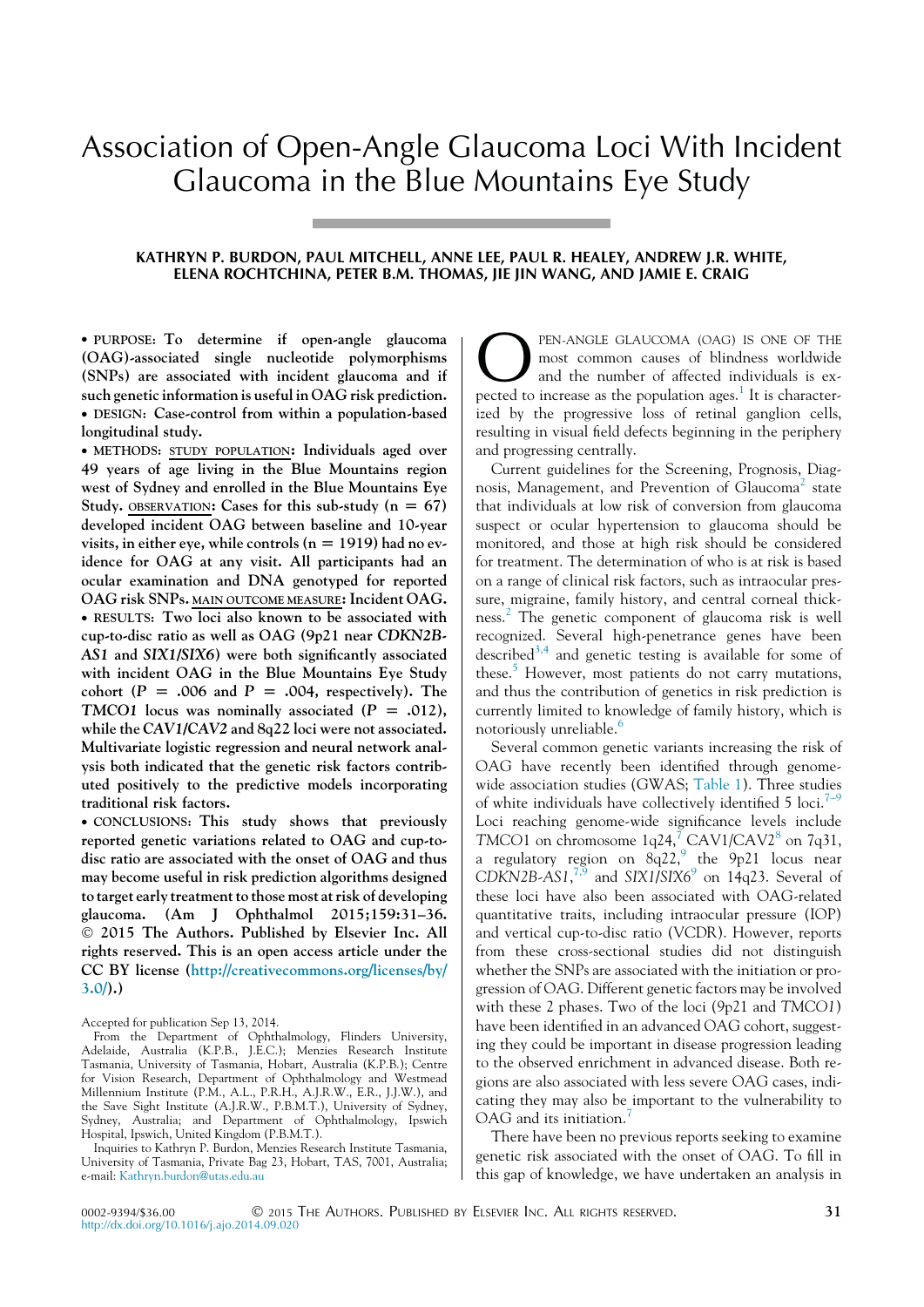|       | Association Trails |             |                      |             |                            |                                  |  |  |  |  |
|-------|--------------------|-------------|----------------------|-------------|----------------------------|----------------------------------|--|--|--|--|
| Locus | SNP (Allele)       | Gene        | Phenotype            | Country     | Results                    | Reference                        |  |  |  |  |
| 1q24  | rs4656461(G)       | TMCO1       | <b>Advanced POAG</b> | Australia   | $P = 6.1 \times 1^{-10}$   | Burdon et al <sup>7</sup>        |  |  |  |  |
|       |                    |             |                      |             | $OR = 1.68$                |                                  |  |  |  |  |
|       | rs755523(C)        | TMCO1       | <b>IOP</b>           | Netherlands | $P = 1.6 \times 10^{-8}$   | Van Koolwijk et al <sup>16</sup> |  |  |  |  |
|       |                    |             |                      |             | $B = 0.28$                 |                                  |  |  |  |  |
| 7q31  | rs4236601(A)       | CAV1/CAV2   | <b>POAG</b>          | Iceland     | $P = 5.0 \times 10^{-10}$  | Thorleifsson et al <sup>8</sup>  |  |  |  |  |
|       |                    |             |                      |             | $OR = 1.36$                |                                  |  |  |  |  |
| 8q22  | rs1521774(G)       | Gene desert | <b>NTG</b>           | <b>USA</b>  | $P = 1.35 \times 10^{-9}$  | Wiggs et al <sup>9</sup>         |  |  |  |  |
|       |                    |             |                      |             | $OR = 0.62$                |                                  |  |  |  |  |
| 9p21  | rs4977756(A)       | CDKN2B-AS1  | <b>Advanced POAG</b> | Australia   | $P = 4.7 \times 10^{-9}$   | Burdon et al <sup>7</sup>        |  |  |  |  |
|       |                    |             |                      |             | $OR = 1.50$                |                                  |  |  |  |  |
|       | rs1412829(T)       | CDKN2B-AS1  | <b>POAG</b>          | Australia   | $P = 2.93 \times 10^{-10}$ | Burdon et al'                    |  |  |  |  |
|       |                    |             |                      |             | $OR = 1.45$                |                                  |  |  |  |  |
|       | rs1063192(G)       | CDKN2B      | <b>POAG</b>          | <b>USA</b>  | $P = 2.30 \times 20^{-17}$ | Wiggs et al <sup>9</sup>         |  |  |  |  |
|       |                    |             |                      |             | $OR = 1.43$                |                                  |  |  |  |  |
|       |                    |             | <b>VCDR</b>          | Netherlands | $P = 1.96 \times 10^{-14}$ | Ramdas et al <sup>17</sup>       |  |  |  |  |
|       |                    |             |                      |             | $B = -0.014$               |                                  |  |  |  |  |
| 14q22 | rs10483727(A)      | SIX1/SIX6   | <b>POAG</b>          | <b>USA</b>  | $P = 3.87 \times 10^{-11}$ | Wiggs et al <sup>9</sup>         |  |  |  |  |
|       |                    |             |                      |             | $OR = 1.32$                |                                  |  |  |  |  |
|       |                    |             | <b>VCDR</b>          | Netherlands | $P = 9.30 \times 10^{-11}$ | Ramdas et al <sup>17</sup>       |  |  |  |  |
|       |                    |             |                      |             | $B = 0.012$                |                                  |  |  |  |  |
|       |                    |             |                      |             |                            |                                  |  |  |  |  |

TABLE 1. Published Genome-Wide Significant Single Nucleotide Polymorphism Associations With Open-Angle Glaucoma and Associated Traits

B = beta: IOP = intraocular pressure; NTG = normal tension glaucoma; OR = odds ratio; *P* = *P* value; POAG = primary open-angle glaucoma;  $SNP =$  single nucleotide polymorphism;  $VCDR =$  vertical cup-to-disc ratio.

an older Australian cohort from the Blue Mountains Eye Study (BMES), to determine whether genetic analysis could inform on the likelihood of an individual's being diagnosed with glaucoma in the future. The BMES is a well-known longitudinal population-based study of ophthalmic health and disease that includes baseline and 5-year and 10-year follow-up data. This population is considered to be stable, homogeneous, and representative of the Australian population, but older compared to the average for the state of New South Wales, where it was recruited.<sup>10</sup>

## METHODS

THE BLUE MOUNTAINS EYE STUDY WAS APPROVED BY THE Human Research Ethics Committee of the University of Sydney for investigation of the epidemiology and genetics of ocular disease. The BMES has been described previously.<sup>10</sup> Briefly, the BMES is a population-based study of individuals living in the Blue Mountains region west of Sydney, Australia. Any permanent, noninstitutionalized resident of the defined geographic region born before January 1, 1943 (aged over 49 years at time of recruitment) and able to give written informed consent was eligible for enrollment in BMES and was contacted by door-to-door canvassing. Participants underwent a baseline visit, with follow-up at 5 years and at 10 years. At baseline, all participants received a detailed eye examination, including applanation tonometry, suprathreshold automated perimetry (Humphrey 76-point test, followed by 30-2 fields [Humphrey Visual Field Analyser 630 with StatPac 2, Humphrey Instruments, Inc, San Leandro, California, USA]), and stereoscopic optic disc photography (Carl Zeiss Australia, Sydney, New South Wales, Australia). The current sub-study consisted of a case-control design from within the BMES cohort study. Participants with normal threshold or suprathreshold field tests and no sign of glaucoma at the baseline visit were included in the current study. Participants with OAG at baseline (prevalent  $OAG$ ) were excluded. As previously reported, incident OAG cases were defined as participants free of OAG at baseline who showed glaucomatous field loss on fullthreshold perimetry (Humphrey 24-2 or 30-2), which matched the optic disc appearance, at either the 5-year or 10-year follow-up visit, without reference to intraocular pressure. Patients with pseudoexfoliation syndrome were not excluded ( $n = 7$ ). DNA was extracted from peripheral whole blood using standard techniques. Genotyping was performed on the HumanHap670 array (Illumina, San Diego, California, USA) as part of the Wellcome Trust Case Control Cohort 2 Genome-Wide Association Study. Data were cleaned and genotypes called as previously described.<sup>12</sup> No significant population stratification was detected in this population.<sup>1</sup>

Single nucleotide polymorphisms (SNPs) were selected for analysis if they had been previously reported to be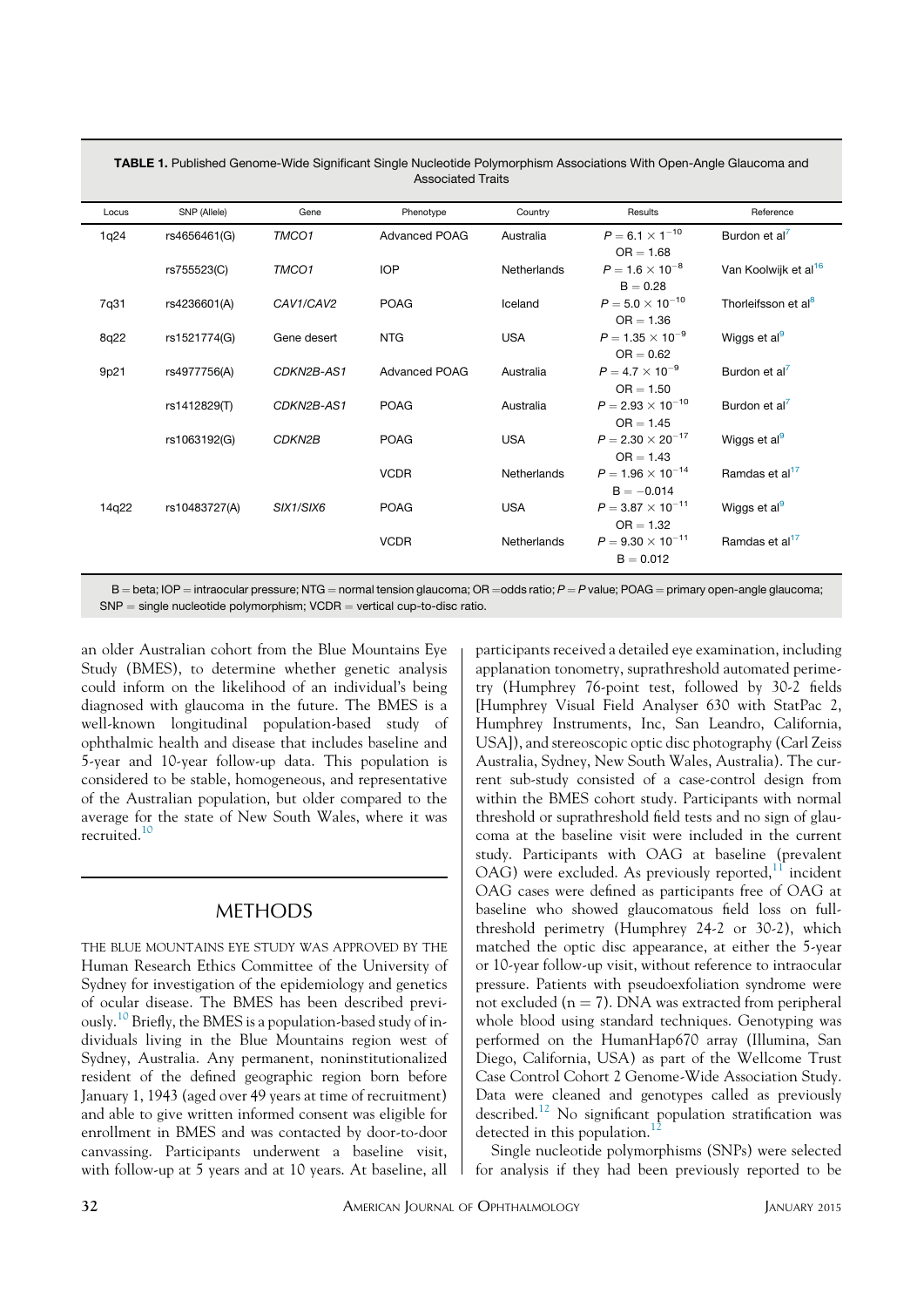associated with OAG (including normal tension glaucoma) at genome-wide significance in white populations. The reported SNPs with the smallest P values at each locus were chosen for this analysis. In the case of the 9p21 locus reported independently in 2 papers,  $7.9$  the top SNP from each paper was chosen, as well as a third SNP at genomewide significance in the replication cohorts of Burdon and associates ( $rs1412829$ ).<sup>7</sup> We hypothesize that if this SNP had been typed in the discovery cohort for this study, it would likely have been the top-ranked SNP at this locus. Seven SNPs at 5 loci were chosen for analysis in total.

Power calculations were conducted with the Genetic Power Calculator.<sup>13</sup> This study had 77% power to detect an association at a SNP with an allele frequency of 30% and an odds ratio of 1.6 under an additive model at a P value of .007, assuming a population disease prevalence of  $5.67\%$ .<sup>14</sup> These parameters are similar to those reported for most of these loci in cross-sectional studies of OAG genetics.

Differences in the demographics of the available cohort were assessed using IBM SPSS Statistics V20. Association analysis was conducted under a univariate allelic model and also using logistic regression under an additive model adjusted for baseline measurements of age, sex, mean IOP of both eyes, mean cup-to-disc ratio of both eyes, mean disc diameter of both eyes, and systolic and diastolic blood pressure using  $Plink.<sup>15</sup>$  Statistical significance was set to  $P$ < .007 under a Bonferroni correction, to account for the 7 SNPs tested. One associated SNP from each significant or nominally significant locus and the clinical variables were included in a logistic regression model using IBM SPSS Statistics V20. SNPs were coded to the number of OAG risk alleles carried by each participant at each SNP (0, 1, or 2). Collinearity between variables in the model were assessed by calculating the tolerance and the variance inflation factor (VIF). No collinearity was detected (no VIF >2).

The rank importance of each model component was also assessed using a large population of neural networks (produced using Matlab; The MathWorks, Inc, Natick, Massachusetts, USA). A neural network can be thought of as a small machine capable of learning. It is trained by exposure to a dataset comprising inputs (for example, the characteristics of horses in a race) and outputs (the winning horse). After each round of training, the link strengths within the network are changed, and further training is undertaken until its predictive performance on a previously unseen ''validation'' dataset no longer improves. The resulting network's performance is then measured using a final, also unseen "test" dataset. In this study, each neural network drew its inputs from unique subset of 7 SNPs and 7 clinical variables (age, sex, diastolic and systolic blood pressure, cup-todisc ratio, IOP, and disc diameter). To cover all possible permutations of these 14 inputs, 16 383 neural networks were required.

Each neural network was trained and tested with a cohort comprising glaucoma patients ( $n = 67$ ) and an equal

| <b>TABLE 2.</b> Baseline Characteristics of the Eligible Blue |
|---------------------------------------------------------------|
| Mountains Eye Study Participants by Glaucoma Status           |

|                      | Incident OAG<br>(Cases) | No OAG<br>(Controls) | P Value |  |
|----------------------|-------------------------|----------------------|---------|--|
| N                    | 67                      | 1919                 |         |  |
| Sex (% female)       | 73%                     | 57%                  | .009    |  |
| Age                  | $68.9 \pm 7.9$          | $63.8 + 8.3$         | $-.001$ |  |
| Mean IOP (mm Hg)     | $17.6 + 2.8$            | $15.9 \pm 2.6$       | $-.001$ |  |
| Mean VCDR            | $0.53 + 0.11$           | $0.42 + 0.12$        | $-.001$ |  |
| Mean DD (mm)         | $1.52 + 0.18$           | $1.51 + 0.17$        | .570    |  |
| Systolic BP (mm Hg)  | $151.6 + 21.2$          | $144.0 + 20.4$       | .005    |  |
| Diastolic BP (mm Hg) | $85.7 \pm 9.5$          | $83.4 + 9.6$         | .053    |  |
|                      |                         |                      |         |  |

 $BP = blood pressure$ ;  $DD = disc$  diameter;  $IOP = intraocular$ pressure; OAG = open-angle glaucoma;  $VCDR$  = vertical cupto-disc ratio.

Data presented as mean  $\pm$  standard deviation.

number of randomly selected controls: 70% of the cohort was used to train the network, 15% to validate its performance during training, and the remaining 15% were unseen during training and were used to test the final performance of each network. Each neural network was trained and tested 20 times. In separate analyses, controls were either age matched to within 2 years of incident cases or not age matched. An error score was calculated to describe the performance of each neural network: the error score was the proportion of cases incorrectly classified (as glaucoma or as not glaucoma) by the network. Ranking of the importance of input variables (clinical parameters and SNPs) was achieved by ranking their influence on neural network error score. If the presence of a particular SNP or clinical variable (among the neural network's input variables) reduced the error score, that SNP or variable can be considered to make a positive contribution to the performance of the network (ie, it is of useful predictive value).

### **RESULTS**

THE BMES COHORT CONSISTED OF 1986 INDIVIDUALS WITH follow-up phenotype data at either the 5-year, 10-year, or both visits with genotypes available (Table 2). Of the 1986 participants, there were 67 incident OAG cases over the full 10-year follow-up period. At baseline, the incident OAG cases were significantly older than controls (P < .001) and had a higher proportion of female subjects ( $P =$ .009). IOP and VCDR at the baseline visit were also significantly different between those who later developed OAG and those who did not (Table 2), as was systolic blood pressure. These features of this cohort have been previously reported.<sup>11</sup>

Association analysis indicates that incident OAG was associated with SNPs at 3 of the 5 loci tested (Table 3).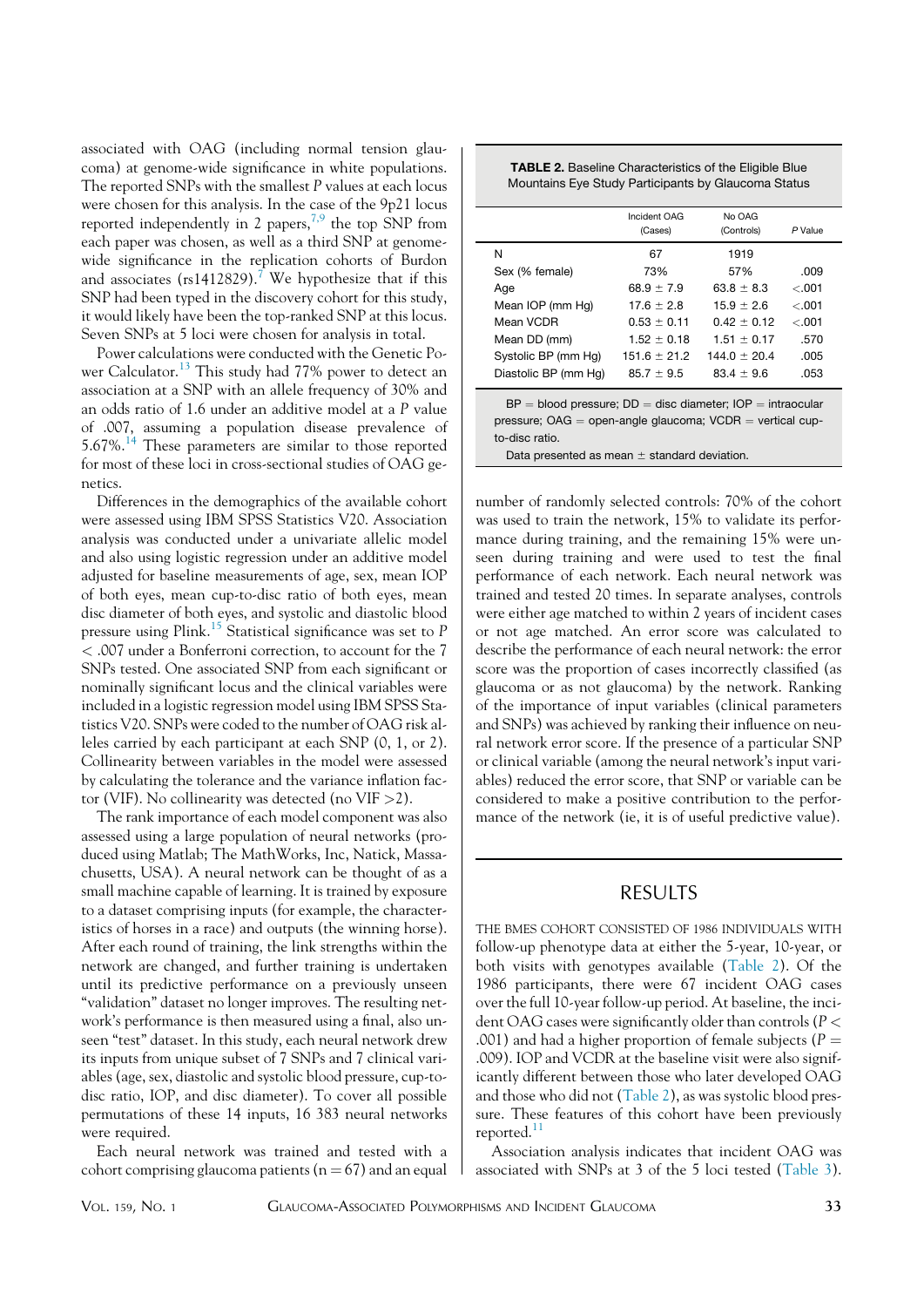TABLE 3. Association of Genome-Wide Significant Open-Angle Glaucoma Loci With 10-Year Incident Glaucoma in the Blue Mountains Eye Study

|           |            |            |                            |       | Frequency A1 |          | Univariate Analysis |                  | Multivariate Analysis <sup>b</sup> |                     |
|-----------|------------|------------|----------------------------|-------|--------------|----------|---------------------|------------------|------------------------------------|---------------------|
| Locus     | <b>CHR</b> | <b>SNP</b> | Position (bp) <sup>a</sup> | A1/A2 | Cases        | Controls | P Value             | OR (95% CI)      | P Value                            | OR (95% CI)         |
| TMCO1     |            | rs4656461  | 163953829                  | G/A   | 0.187        | 0.116    | .013                | 1.74 (1.12–2.72) | .022                               | $1.79(1.09 - 2.95)$ |
| CAV1/CAV2 |            | rs4236601  | 115949965                  | A/G   | 0.313        | 0.268    | .239                | 1.25 (0.86–1.81) | .329                               | $1.21(0.82 - 1.78)$ |
| 8q22      | 8          | rs1521774  | 106048166                  | G/A   | 0.366        | 0.324    | .314                | 1.20 (0.84-1.72) | .443                               | $1.16(0.80 - 1.67)$ |
| 9p21      | 9          | rs1063192  | 21993367                   | A/G   | 0.642        | 0.549    | .033                | 1.47 (1.03–2.11) | .103                               | $1.37(0.94 - 2.01)$ |
| 9p21      | 9          | rs1412829  | 22033926                   | A/G   | 0.687        | 0.568    | .006                | 1.67 (1.15–2.42) | .025                               | $1.57(1.06 - 2.32)$ |
| 9p21      | 9          | rs4977756  | 22058652                   | A/G   | 0.687        | 0.591    | .027                | 1.52 (1.05-2.20) | .109                               | 1.37 (0.93-2.02)    |
| SIX1/SIX6 | 14         | rs10483727 | 60142628                   | A/G   | 0.508        | 0.384    | .004                | 1.66 (1.17–2.34) | .007                               | $1.70(1.16 - 2.50)$ |

 $A1 =$  allele 1; A2 = allele 2; CHR = chromosome; CI = confidence interval; OR = odds ratio; SNP = single nucleotide polymorphism. *a* SNP positions are given in genome assembly hg18 in base pairs (bp). All analyses are with respect to the reported open-angle glaucoma risk

allele (A1).

*b* Multivariate analysis is adjusted for baseline characteristics age, sex, mean intraocular pressure, cup-to-disc ratio and disc diameter of both eyes, and systolic and diastolic blood pressure.

TABLE 4. Logistic Regression Model Showing Association of Each Clinical Variable and Associated Polymorphism With 10-Year Incident Open-Angle Glaucoma in the Blue Mountains Eye Study

| Variable             | в               | <b>SE</b>   | P Value  | OR (95% CI)                                |
|----------------------|-----------------|-------------|----------|--------------------------------------------|
| Female sex           | 0.930           | 0.305       |          | .002 2.53 (1.39–4.61)                      |
| Age (y)              | 0.064           | 0.017       |          | $\langle .001 \; 1.07 \; (1.03 - 1.10) \;$ |
| Mean IOP (mm Hg)     | 0.217           | 0.048       | < .001   | 1.24 (1.13–1.36)                           |
| Mean VCDR            | 0.827           | 0.135       | $<$ .001 | $2.29(1.76 - 2.98)$                        |
| Mean DD (mm)         | $-1.803$        | 0.838       | .031     | $0.17(0.03 - 0.85)$                        |
| Systolic BP (mm Hg)  | $-0.005$        | 0.008       |          | .559 1.00 (0.98-1.01)                      |
| Diastolic BP (mm Hg) | 0.021           | 0.018       |          | .245 1.02 (0.99–1.06)                      |
| rs4656461 (no. of    |                 | 0.608 0.258 |          | .018 1.84 (1.11–3.04)                      |
| risk alleles)        |                 |             |          |                                            |
| rs1412829 (no. of    |                 | 0.439 0.205 |          | .032 1.55 (1.04–2.32)                      |
| risk alleles)        |                 |             |          |                                            |
| rs10483727 (no. of   |                 | 0.525 0.200 | .009     | $1.69(1.14 - 2.50)$                        |
| risk alleles)        |                 |             |          |                                            |
| Constant             | $-16.221$ 2.348 |             |          |                                            |
|                      |                 |             |          |                                            |

 $B =$  maximum likelihood estimate; BP = blood pressure;  $Cl =$  confidence interval:  $DD =$  disc diameter:  $IOP =$  intraocular pressure:  $OR = odds ratio$ :  $SE = standard error of B$ ;  $VCDR = vertical cup-to-disc ratio.$ 

Significant association under an allelic test was seen at rs1412892 ( $P = .006$ ) at the 9p21 locus as well as rs10483727 ( $P = .004$ ) at the SIX1/SIX6 locus. Additional SNPs at 9p21 and also at TMCO1 were nominally significant but did not survive after correction for multiple comparisons. The SNPs at the 8q22 and CAV1/CAV2 loci did not show association with incident glaucoma. Adjustment for covariates under an additive genetic model showed association at the same SNPs, although only SIX1/SIX6 remained significant after correction for testing 7 SNPs  $(P \le .007)$  (Table 3).

TABLE 5. Neural Network Ranking and Contribution to Risk Prediction of Variables Associated With 10-Year Incident Open-Angle Glaucoma Risk in the Blue Mountains Eye Study

| $BP = blood pressure$ ; $DD = disc$ diameter; $IOP = intraocular$<br>pressure; $VCDR = vertical cup-to-disc ratio$ .<br><sup>a</sup> The contribution of each variable is defined as the reduction in |  |  |  |  |  |  |  |
|-------------------------------------------------------------------------------------------------------------------------------------------------------------------------------------------------------|--|--|--|--|--|--|--|
|                                                                                                                                                                                                       |  |  |  |  |  |  |  |
|                                                                                                                                                                                                       |  |  |  |  |  |  |  |

When all covariates and the 3 associated loci (TMCO1, 9p21, and SIX1/SIX6) were included in a single regression model, all variables except blood pressure contributed significantly to the model (Table 4).

The population of neural networks was used to compare the rank importance of variables in the predictive model both with and without age matching between controls and incident cases (Table 5). As expected, when not age matched, vertical cup-to-disc ratio, age, and intraocular pressure rank the highest for predicting incident OAG.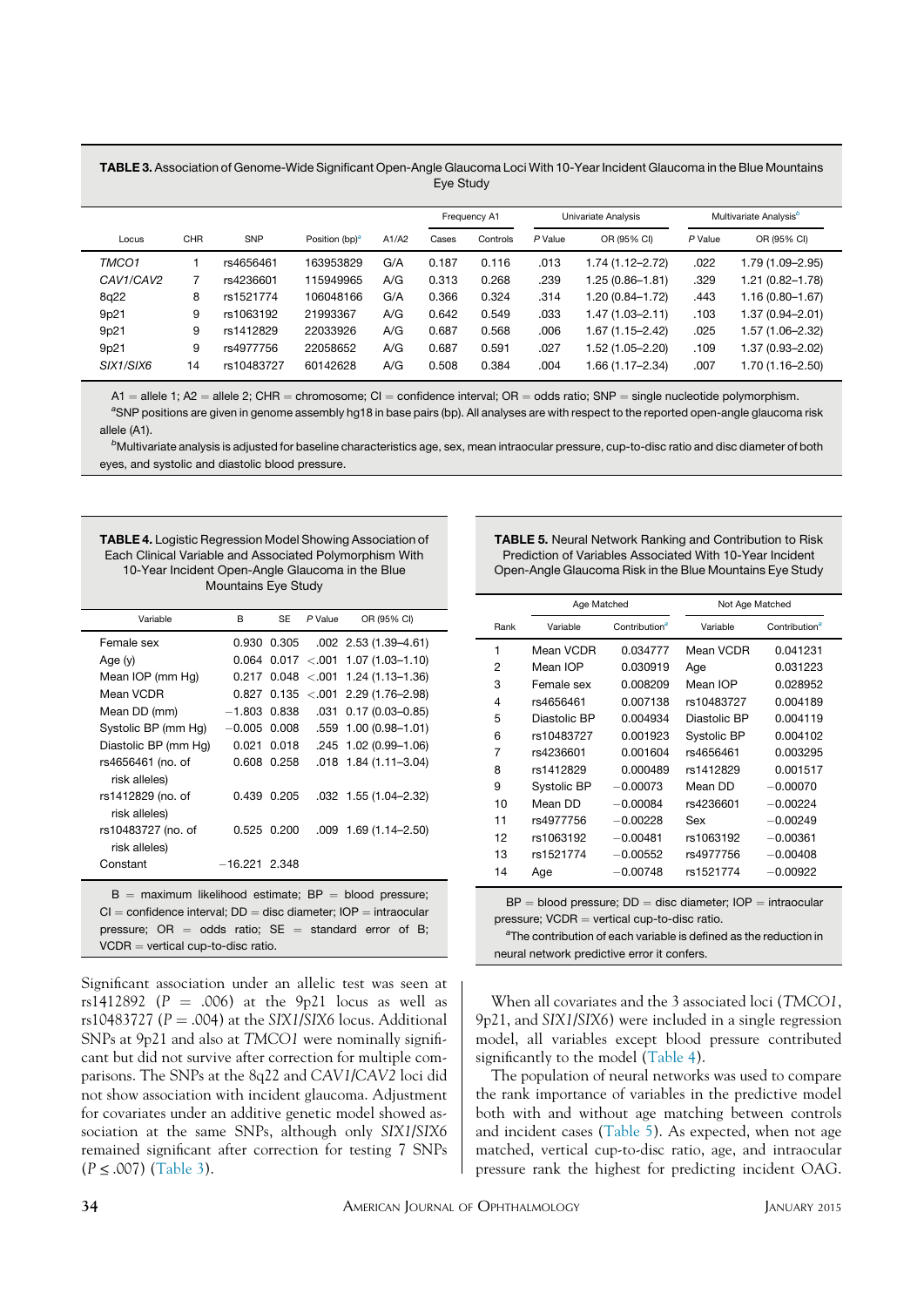The top-ranked SNP in this analysis is at the SIX1/SIX6 locus, which also showed the strongest genetic association. When cases and controls were closely age matched the rank order of variables changed, likely indicating an interaction between age and the other variable, although vertical cup-to-disc ratio and intraocular pressure are still the most predictive variables. In this situation the SNP at the TMCO1 locus was most predictive. Of note, in both analyses, all SNPs significantly associated with incident OAG under the traditional statistics contribute positively to the neural network and improve its ability to predict incident OAG.

#### DISCUSSION

THE SELECTED LOCI HAVE BEEN DISCOVERED THROUGH genome-wide association studies for OAG (SIX1/SIX6, CAV1/CAV2), $8,9$  advanced OAG (9p21, TMCO1),<sup>7</sup> or normal tension glaucoma  $(9p21, 8q22)^9$  In addition, variation at TMCO1 has been associated with intraocular pressure,<sup>16</sup> while 9p21 and SIX1/SIX6 are associated with cup-to-disc ratio $17$  in normal individuals. We provide evidence for association at SIX1/SIX6, 9p21, and nominally at TMCO1 with incident OAG. Thus, loci associated with advanced glaucoma and relevant biometric traits are also associated with the initial onset of OAG (incidence). Those SNPs discovered in previous cohorts with typical (nonadvanced) OAG are not found to be associated with OAG incidence in our cohort, although power to detect weaker associations or those at rarer SNPs is limited. The association of sex with incident OAG in the cohort has been previously reported, $11$  as has the higher-thanexpected level of hypertension in the BMES cohort.<sup>18,19</sup>

The current cohort was sufficiently powered to detect an odds ratio of  $\sim$  1.6. This is larger than those observed in the original discovery cohorts of cross-sectional (prevalent OAG) patient recruitment, although significant effects were still observed in this study, suggesting that the SNPs may be more important in predicting disease onset than progression, or that the true effect size is larger than previously reported. However, larger prospective cohorts will be needed to properly assess the 8q22 and CAV1/CAV2 loci in particular.

A nominal association was observed at TMCO1. This SNP has a lower allele frequency than others in the study (11% in controls) and the finding did not reach significance here in the context of multiple testing, owing to the lower power of this study ( $\sim$ 36%) to detect an effect at the minor allele frequency of 11%. We have previously reported an association of this locus with prevalent OAG in the BMES cohort with odds ratio (OR) = 1.57, P = .022.<sup>7</sup> The odds ratio for incident OAG reported in the current study was larger (OR = 1.74,  $P = .013$ ) despite the smaller sample size. We thus conclude that TMCO1 is also confirmed to be associated with incident OAG.

The current study shows that OAG loci that are associated with OAG-relevant ocular parameters (cup-to-disc ratio and intraocular pressure) are specifically associated with OAG incidence independently of other known risk factors. This suggests that these loci are responsible at least in part for the initiation of OAG, consistent with their role in determination of these risk factor traits, which are themselves predictive for OAG development. We show also that the loci specifically associated with advanced glaucoma may also be important in initiation of OAG, and thus could be important in risk stratification among glaucoma suspect and early glaucoma patients.

The multivariate logistic regression model indicates that mean vertical cup-to-disc ratio at baseline is by far the most significant predictor of incident glaucoma in this cohort, while in the context of other parameters blood pressure contributes almost nothing to this model. Although vertical cup-to-disc ratio is a well-recognized parameter in the prediction of OAG risk, the accuracy of prediction based solely on this parameter is poor owing to disc appearance in preclinical and early glaucomatous damage overlapping with the normal range of this trait. Predictive accuracy for the individual patient should be improved by the inclusion of other variables, including genetics. With the genetics tools available at this time, discriminatory power above and beyond that achievable with clinical risk factors is minimal; however, ongoing research uncovering the genetic basis of OAG is likely to lead to better risk prediction models.

Neural networks allow an alternative approach to estimating the usefulness of clinical and genetic variables in predicting incident glaucoma. Input variables that are predictive of incident glaucoma naturally benefit the performance of the network. However, we see that those variables of trivial or no predictive value negatively affect the performance of the network: their inclusion necessarily makes the network structure more complex, which will lead to increased noise in the network. Neural networks are therefore helpful in distinguishing those patient characteristics that might help the clinician to predict glaucoma incidence and those that will merely overload him or her with unhelpful information. This approach could easily be expanded to larger datasets where specific combinations of variables that are particularly beneficial might become apparent. The matching of age (an important OAG risk factor) between cases and controls in the neural network analysis resulted in the TMCO1 SNP, rs4656461, becoming the highest-ranked genetic variable. This is consistent with a previously reported finding of the association of this SNP with age of onset of  $OAG<sup>20</sup>$ 

Each of the associated SNPs in the logistic regression model also contributed positively in the neural network. Thus, the combination of IOP, disc parameters, and genotype at-risk SNPs could improve the accuracy of OAG risk prediction, which in turn will inform early treatment decisions for those most likely to develop this blinding disease.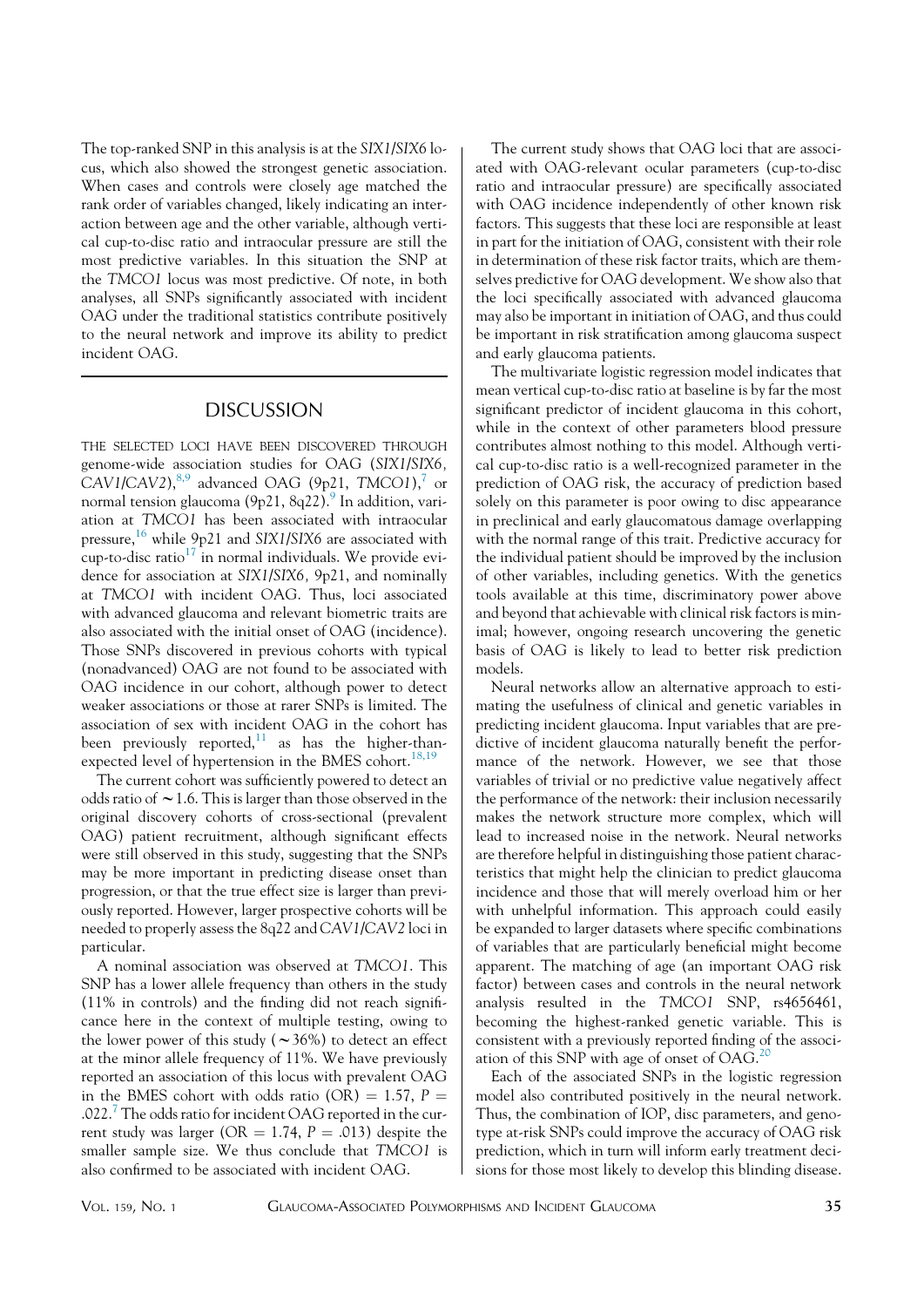THE AUTHORS HAVE COMPLETED AND SUBMITTED THE ICMJE FORM FOR DISCLOSURE OF POTENTIAL CONFLICTS OF INTEREST and report the following: P. Mitchell received funding from Novartis (Frenchs Forest, NSW, Australia), Bayer (Pymble, NSW, Australia), and Abbott (Pymble, NSW, Australia); A. Lee from MSD products, Alcon (Frenchs Forest, NSW, Australia), and Allergan (Gordon, NSW, Australia); and A. White from Alcon (Frenchs Forest, NSW, Australia) and Allergan (Gordon, NSW, Australia); all for consultancy and lectures unrelated to the current project. K.P. Burdon is funded by a National Health and Medical Research Council (NHMRC) of Australia (Canberra, ACT), Career Development Fellowship (595944), J.J. Wang by an NHMRC Senior Research Fellowship (632909); and J.E. Craig by an NHMRC Practitioner Fellowship (1065433). The Blue Mountains Eye Study (BMES) was supported by NHMRC project grants (IDs 974159, 211069, 302068 to P.M.), and Centre for Clinical Research Excellence in Translational Clinical Research in Eye Diseases, CCRE in TCR-Eye, (grant ID 529923). The BMES genome-wide association study and genotyping costs were supported by Australian NHMRC project grant IDs 512423, 475604, and 529912, and the Wellcome Trust, London, UK as part of Wellcome Trust Case Control Consortium 2 (A. Viswanathan, P. McGuffin, P. Mitchell, F. Topouzis, P. Foster, grant IDs 085475/B/08/Z and 085475/08/Z). Contributions of authors: design and conduct of the study (K.P.B., P.R.H., A.J.R.W., J.E.C.); collection, management, analysis, and interpretation of the data (K.P.B., P.M., A.L., P.R.H., A.J.R.W., E.R., J.J.W., P.B.M.T., J.E.C.); preparation, review, or approval of the manuscript (K.P.B., P.M., A.L., P.R.H., A.J.R.W., E.R., J.J.W., P.B.M.T., J.E.C.).

### REFERENCES

- 1. Quigley HA, Broman AT. the number of people with glaucoma world wide in 2010 and 2020. Br J Ophthalmol 2006; 90(3):262–267.
- 2. National Health and Medical Research Council of Australia. NHMRC Guidelines For The Screening, Prognosis, Diagnosis, Management and Prevention of Glaucoma 2010. Australia, Canberra: Australian Government Publisher; 2010.
- 3. Rezaie T, Child A, Hitchings R, et al. Adult-onset primary open-angle glaucoma caused by mutations in optineurin. Science 2002;295(5557):1077–1079.
- 4. Stone EM, Fingert JH, Alward WL, et al. Identification of a gene causing primary open angle glaucoma. Science 1997; 275:668–670.
- 5. Souzeau E, Goldberg I, Healey PR, et al. Australian and New Zealand Registry of Advanced Glaucoma: methodology and recruitment. Clin Experiment Ophthalmol 2012;40(6):569–575.
- 6. McNaught AI, Allen JG, Healey DL, et al. Accuracy and implications of a reported family history of glaucoma: experience from the Glaucoma Inheritance Study in Tasmania. Arch Ophthalmol 2000;118(7):900–904.
- 7. Burdon KP, Macgregor S, Hewitt AW, et al. Genome-wide association study identifies susceptibility loci for open angle glaucoma at TMCO1 and CDKN2B-AS1. Nat Genet 2011; 43(6):574–578.
- 8. Thorleifsson G, Walters GB, Hewitt AW, et al. Common variants near CAV1 and CAV2 are associated with primary open-angle glaucoma. Nat Genet 2010;42(10):906–909.
- 9. Wiggs JL, Yaspan BL, Hauser MA, et al. Common variants at 9p21 and 8q22 are associated with increased susceptibility to optic nerve degeneration in glaucoma. PLoS Genet 2012;8(4): e1002654.
- 10. Mitchell P, Smith W, Attebo K, Healey PR. Prevalence of open-angle glaucoma in Australia. The Blue Mountains Eye Study. Ophthalmology 1996;103(10):1661–1669.
- 11. Kawasaki R, Wang JJ, Rochtchina E, Lee AJ, Wong TY, Mitchell P. Retinal vessel caliber is associated with the 10 year incidence of glaucoma: the Blue Mountains Eye Study. Ophthalmology 2013;120(1):84–90.
- 12. The Blue Mountains Eye Study, The Wellcome Trust Case Control Consortium. Genome-wide association study of intraocular pressure identifies the GLCCI1/ICA1 region as a glaucoma susceptibility locus. Hum Mol Genet 2013; 22(22):4653–4660.
- 13. Purcell S, Cherny SS, Sham PC. Genetic Power Calculator: design of linkage and association genetic mapping studies of complex traits. Bioinformatics 2003;19(1):149–150.
- 14. Healey PR, Lee AJ, Aung T, Wong TY, Mitchell P. Diagnostic accuracy of the Heidelberg Retina Tomograph for glaucoma a population-based assessment. Ophthalmology 2010;117(9):1667–1673.
- 15. Purcell S, Neale B, Todd-Brown K, et al. PLINK: a tool set for whole-genome association and population-based linkage analyses. Am J Hum Genet 2007;81(3):559–575.
- 16. van Koolwijk LM, Ramdas WD, Ikram MK, et al. Common genetic determinants of intraocular pressure and primary open-angle glaucoma. PLoS Genet 2012;8(5):e1002611.
- 17. Ramdas WD, van Koolwijk LM, Ikram MK, et al. A genomewide association study of optic disc parameters. PLoS Genet 2010;6(6):e1000978.
- 18. Smith W, Wang JJ, Wong TY, et al. Retinal arteriolar narrowing is associated with 5-year incident severe hypertension: the Blue Mountains Eye Study. Hypertension 2004; 44(4):442–447.
- 19. Wang JJ, Rochtchina E, Liew G, et al. The long-term relation among retinal arteriolar narrowing, blood pressure, and incident severe hypertension. Am J Epidemiol 2008;168(1):80–88.
- 20. Sharma S, Burdon KP, Chidlow G, et al. Association of genetic variants in the TMCO1 gene with clinical parameters related to glaucoma and characterization of the protein in the eye. Invest Ophthalmol Vis Sci 2012;53(8):4917–4925.